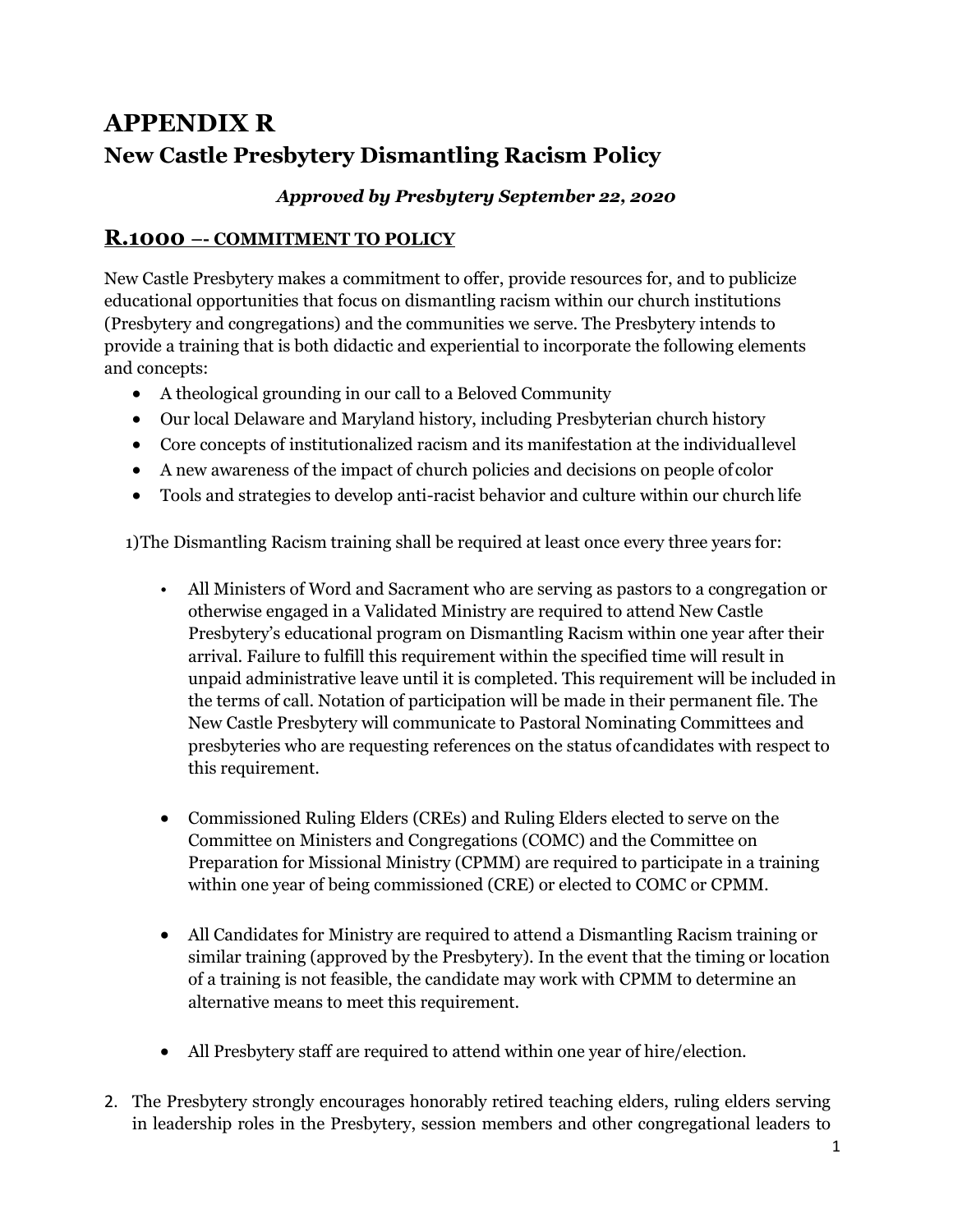participate in such trainings.

3. Proposed Training Schedule & Locations

If the way be clear, the inaugural training will be carried out in 2020, or as soon thereafter as possible.

The Presbytery will offer multiple training opportunities during the next two years to ensure adequate time to meet this new requirement. Current members of the Presbytery and staff required to participate in a Dismantling Racism training will be expected to complete their first training by the end of 2021. The trainings will be offered in different locations, to be determined in consultation with the Committee on Ministers and Congregations.

The Presbytery will offer at least one Dismantling Racism training per year beginning in 2021, based on demand.

While "in-person" training sessions are preferable, on-line training may be provided if social distancing requirements are in effect.

4. Training Administration & Oversight

This policy will be administered by the Committee on Minsters and Congregations and the Connectional Presbyter who shall provide oversight and authorize the hiring of training consultants. The COMC is responsible for reviewing follow-up reports from training participants and evaluating the effectiveness and impact of the trainings.

A Dismantling Racism Training Team shall be established as a Special Committee in order to develop the training curriculum, identify potential trainers and coordinate the training events. The COMC shall appoint the members of the Team who shall make regular reports to the COMC on their activities.

The Connectional Presbyter is responsible for ensuring notation of TE and CRE participation is made in their permanent files and notifying them of compliance deadlines. The Presbytery will communicate to Pastoral Nominating Committees and presbyteries who are requesting references on the status of candidates with respect to this requirement.

Either the Connectional Presbyter or Missional Presbyter will serve as staff support to the Team.

5. Provision for Training Evaluation & Policy Review

The COMC shall also undertake an initial review of this policy by the end of 2023 and bring recommendations for any changes to the policy or training requirements to Presbytery in 2023.